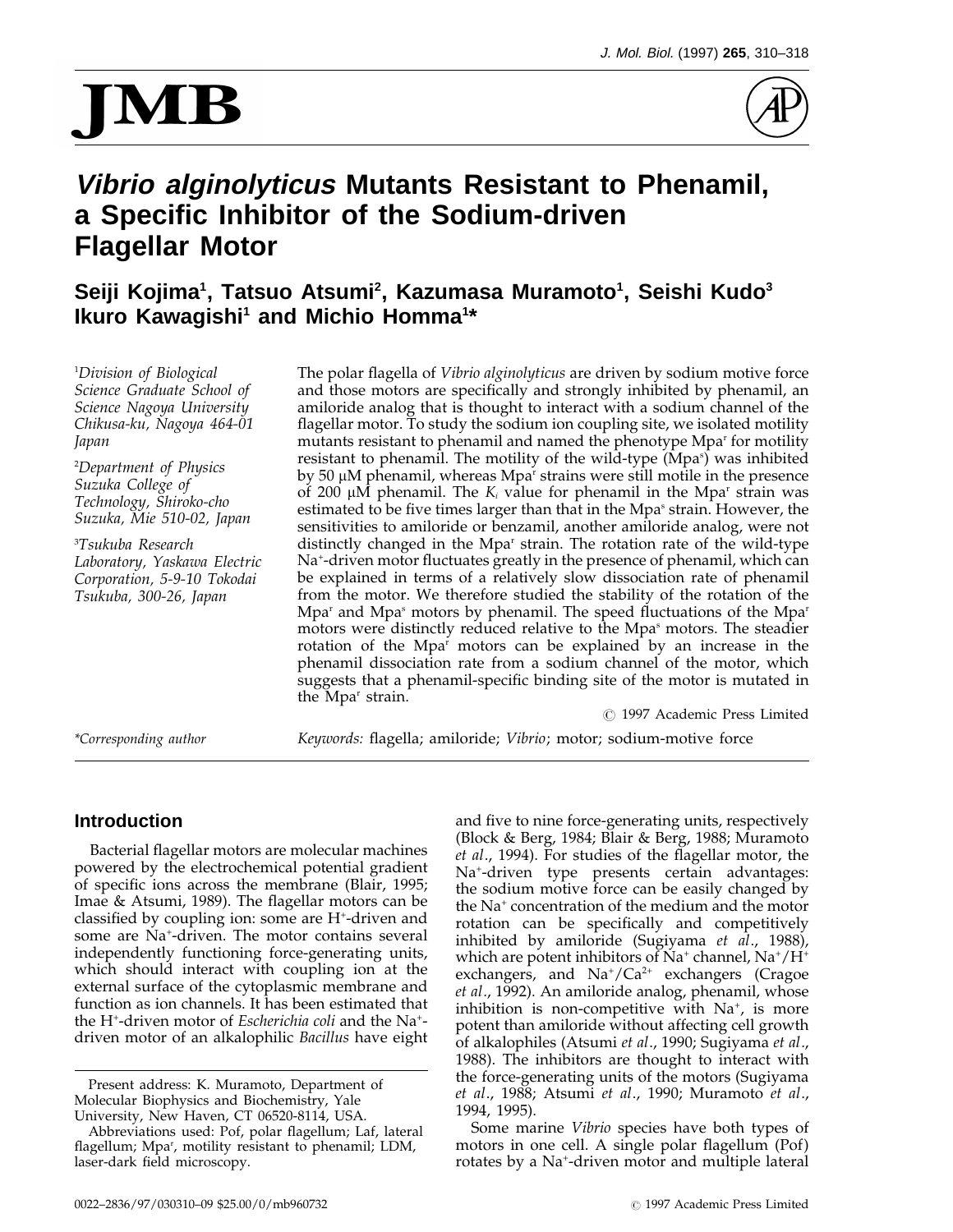flagella (Laf) rotate by H<sup>+</sup>-driven motors (Atsumi *et al*., 1992a; Kawagishi *et al*., 1995). The polar flagella work better for swimming in a low-viscosity environment than the lateral flagella (Atsumi *et al*., 1996). The restriction of the function of the polar flagellum appears to trigger the expression of lateral flagella (Kawagishi *et al*., 1996; McCarter *et al*., 1988). The polar flagella are covered with a sheath that is contiguous with the outer membrane (Follett & Gordon, 1963; Allen & Baumann, 1971) and the single filament is easily observed under the dark-field microscope.

The high-speed rotation of flagella has been analyzed by laser-dark field microscopy (LDM; Kudo *et al*., 1990; Kami-ike *et al*., 1991). Using this system, it was shown that the rotation of polar flagella was very fast in *V. alginolyticus*; the speeds of 600 r.p.s. were observed in the presence of 50 mM NaCl at room temperature, and surprisingly, the speeds increase up to 1700 r.p.s. in the presence of 300 mM NaCl at 35°C (Magariyama *et al*., 1994, 1995; Muramoto *et al*., 1995). It was also shown that the rotation of this motor was stable at high speed (Muramoto *et al*., 1995). The standard deviation of the rotation period was only 7% to 16% of the average rotation period in polar flagella of *V. alginolyticus*. When the rotation rate was reduced by decreasing external concentration of NaCl or adding amiloride or carbonylcyanide *m*chlorophenylhydrazone (CCCP), the motor rotated smoothly. On the other hand, we found that the polar flagella showed remarkably larger speed fluctuations when the rotation rate was reduced by phenamil (Muramoto *et al*., 1996). The speed fluctuations induced by phenamil can be explained by the slow dissociation rate of the inhibitor from the force-generating unit.

To identify the force-generating units and investigate the sodium ion coupling site of the motor, it would be useful to identify the target of amiloride and its analogs in the flagellar motor. In this work, we synthesized phenamil, which had not been commercially available, isolated *V. alginolyticus* motility mutants resistant to phenamil and characterized the mutants with respect to the effect of phenamil on the rotation of the motor.

#### **Results**

#### **Isolation of motility mutants resistant to phenamil**

We tried to isolate mutants whose flagellar motors could function in the presence of amiloride or its more potent analogs, phenamil and benzamil. Experiments using amiloride or benzamil, which are commercially available, were not successful because their effects seem to be weak in the growth medium of *V. alginolyticus* whose ionic strength and Na+ concentration are high (Atsumi *et al*., 1992b). Phenamil, which is known to be the most potent inhibitor of Na+ -driven motors was then synthesized by Cragoe's methods (Cragoe *et al*., 1967). It has been reported that the cell growth of alkalophiles and *V. parahaemolyticus* is not affected by phenamil, even at concentrations that fully block rotation of the flagellar motors (Atsumi *et al*., 1990, 1992b; Kawagishi *et al*., 1996). *V. alginolyticus* cells grew normally in VC medium containing a high concentration (500  $\mu$ M) of phenamil, while motility of the wild-type cells was completely inhibited (data not shown). This indicates that phenamil works as a specific inhibitor of the Na+ -motors of *V. alginolyticus*, without affecting cell growth.

*V. alginolyticus* VIO5 (Pof+ Laf<sup>−</sup> Rifr ) cells were treated with ethylmethane sulfonate (EMS) and streaked onto the surface of 0.25% agar VD plates supplemented with  $500 \mu M$  phenamil, and the plates were incubated. Cells that spread out from the point of inoculation on the plate were isolated, and two isolates were named NMB201 and NMB205. We confirmed the resistant phenotype in a 0.25% agar VG plate containing 200  $\mu$ M phenamil (Figure 1). Because these mutants and the parent showed very tumble-biased swimming in the presence of inhibitors, it was quite difficult to measure their swimming speed. We therefore isolated smooth swimming (*che*) mutants, NMB136 (from VIO5), NMB157 (from NMB201), and NMB160 (from NMB205). These *che* mutants swam at the same swimming speed as the parent strains, and showed the same inhibition profiles against the phenamil concentrations (data not shown). Thus, the motor function seems not to be affected in the *che* mutants. NMB136 (phenamil-sensitive) and NMB157 (phenamil-resistant) were then characterized more closely. We named the phenotype Mpa<sup>r</sup> for *m*otility *r*esistant to *p*hen*a*mil. Accordingly, the wild-type phenotype was designated as Mpa<sup>s</sup>.

#### **Effect of specific inhibitors on the mutants**

We first examined whether the motility of Mpa<sup>r</sup> cells (NMB157) and Mpa<sup>s</sup> cells (NMB136) showed

**Figure 1.** Swarming abilities of the mutants in the presence of phenamil. A VG semi-solid plate containing 200  $\mu$ M phenamil was incubated at 30 $\degree$ C for 20 hours. 1, the  $\widehat{M}$ pa<sup>s</sup> parent strain (VIO5); 2 and 3, the Mpa<sup>r</sup>

mutants (NMB201 and NMB205).

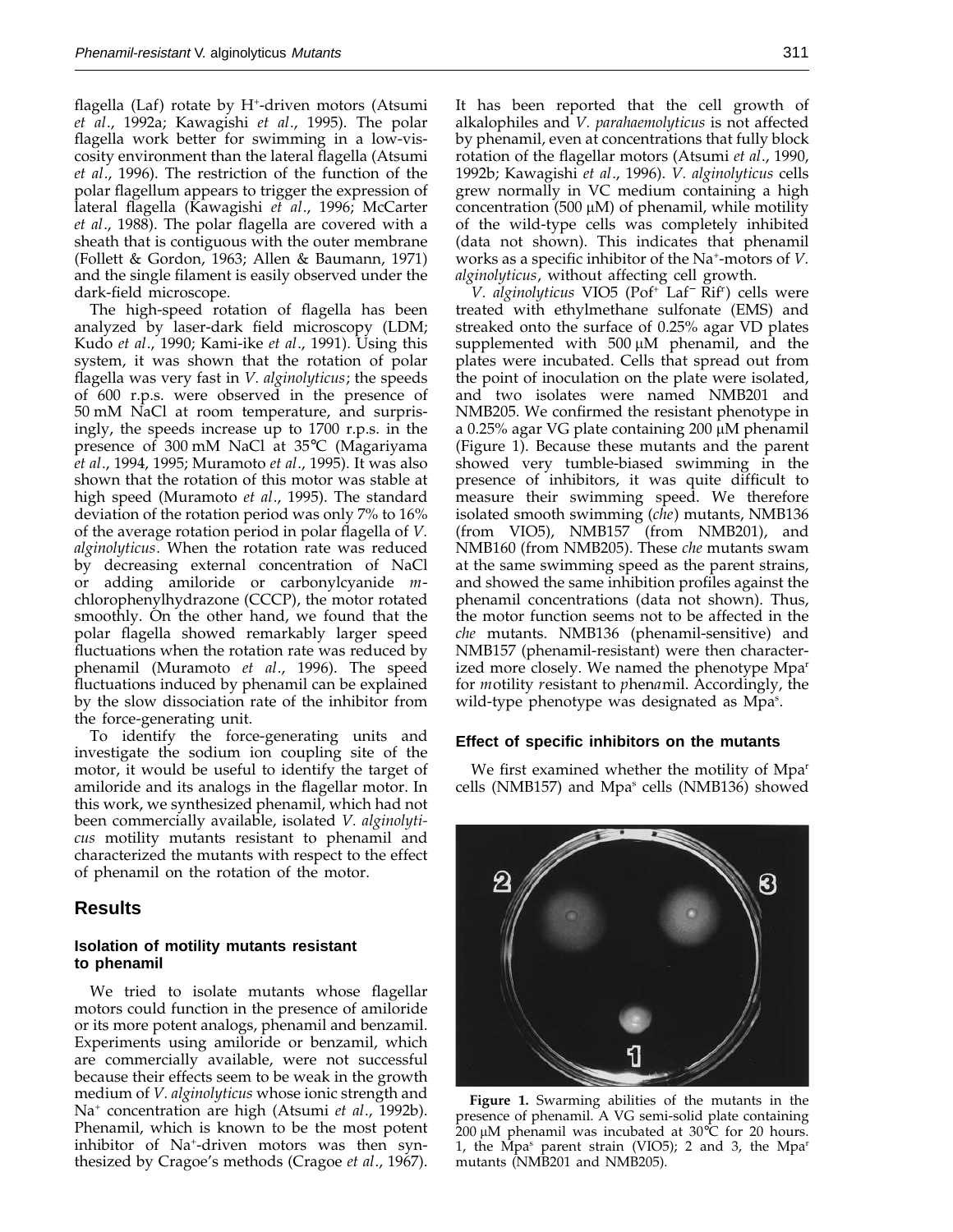

Figure 2. Relationship between Na<sup>+</sup> concentration of media and swimming speed of Mpar cells. Cells from the Mpa<sup>r</sup> strain ( $\bullet$ ) or the Mpa<sup>s</sup> strain ( $\circ$ ) were harvested at late logarithmic phase and suspended in TNM medium (pH 7.5). The cell suspension was diluted about 100-fold into the TNM medium containing various concentrations of NaCl. Swimming speed was measured within one minute as described in Materials and Methods.

similar dependence on the external  $Na<sup>+</sup>$  concentration. Their motility profiles were indistinguishable, although Mpar cells swam a little slower than Mpa<sup>s</sup> cells (Figure 2). This suggests that the affinity for  $Na<sup>+</sup>$  is not affected by the mutation and the  $Na<sup>+</sup>$ binding region is essentially unchanged in Mpa<sup>r</sup> cells.

Next, we examined the swimming speed of Mpa<sup>r</sup> cells in various concentrations of phenamil, amiloride or benzamil (Figure 3). The motility of Mpa<sup>s</sup> cells was completely inhibited by  $50 \mu M$ phenamil. In contrast, Mpar cells still swam at  $12 \mu m$ /second and were stopped only by 500  $\mu$ M phenamil. When amiloride was used, differences between Mpa<sup>r</sup> and Mpa<sup>s</sup> cells were less pronounced. Mpa<sup>r</sup> cells swam 20 or 30% faster than Mpas cells in the range of 0.5 mM to 2.0 mM amiloride. Difference in swimming speed were observed when Na<sup>+</sup> concentration was varied in the presence of 1 mM amiloride. At lower Na+ concentrations, Mpa<sup>r</sup> cells swam faster than Mpa<sup>s</sup> cells (data not shown). This difference indicates that the mutation affects the amiloride sensitivity of the motor. However, we could not detect any difference between the swarming abilities of Mpa<sup>r</sup> and Mpa<sup>s</sup> strains in a semi-solid plate containing 1 mM amiloride. The inhibition profile by benzamil, whose potency is intermediate between phenamil and amiloride (Sugiyama *et al*., 1988; Imae., 1991), showed no difference between the Mpa<sup>r</sup> and Mpa<sup>s</sup> strain. These results suggest that the mutation affects mainly the phenamil interaction site in the Na+ -driven motor.

To quantify the effect of the mutation on phenamil binding, we estimated the inhibition constant  $(K_i)$  in both strains. We measured their swimming speeds in the presence of 6.25, 25, and 100 mM NaCl under various concentrations of phenamil. Figure 4 is a Dixon plot of the phenamil concentration and the Na+ influx estimated from the swimming speed by a kinetic analysis described previously (Sugiyama *et al*., 1988). This shows that the inhibition profile of phenamil in a Mpar strain changes into a rather competitive manner with Na<sup>+</sup>. The  $K_i$  values of the Mpa<sup>s</sup> and Mpa<sup>r</sup> strains were  $0.14 \mu M$  and  $0.74 \mu M$ , respectively.

#### **Fluctuation of the rotation rate in the phenamil-resistant mutant**

It has been shown that the rotation rate becomes very unstable in the presence of phenamil but not in the presence of amiloride or CCCP, even when the inhibitors are used at concentrations that reduce the rotation rate by the same amount (Muramoto *et al*., 1996). We investigated the stability of Mpar flagellar rotation at 50 mM NaCl in the presence of phenamil and amiloride. The Mpar and Mpas cell bodies were fixed on the glass surface, and the free rotation of a single flagellum was measured by using laser-dark field microscopy (LDM). Figure 5 shows the periodic change in photon counts observed under each condition. When the rotation rate of a Mpa<sup>s</sup> flagellum was decreased to about 200 r.p.s. by  $1 \mu M$  phenamil, large fluctuations in rotation rate were observed (Figure  $5(A)$ ). In the case of a Mpa<sup>r</sup> cell, when the rotation rate was decreased to about 200 r.p.s. by  $5 \mu M$  phenamil, the speed fluctuations were significantly smaller than in the Mpa<sup>s</sup> strain (Figure 5(B)). On the other hand, when the rotation rate was decreased to about 200 r.p.s. by 0.5 mM amiloride, both the Mpa<sup>r</sup> and Mpas flagella rotated very smoothly and there was little change of the rotation period, peak-to-peak interval (Figure  $5(C)$  and  $5(D)$ ). The fluctuations seen with phenamil in the Mpa<sup>r</sup> strain were still larger than those seen with amiloride.

Rotation rates in the presence of phenamil or amiloride were calculated from the rotation periods and their distribution plotted on histograms (Figure 6). When the rotation rate was reduced by phenamil, the rotation rate of the Mpa<sup>s</sup> flagella fluctuated between 50 and 500 r.p.s., and the slow rotation sometimes persisted for relatively long times (Figure 6(A)). The variation in the rotation period of Mpar flagella was smaller, and periods of slow rotation were shorter (Figure 6(B)). In the presence of amiloride, the rotation rates of both Mpar and Mpas flagella were distributed sharply around the average rotation rate (Figure  $6(C)$  and (D)).

To evaluate this difference in various cells, we obtained the standard deviation of the rotation rate  $(\sigma_{\omega})$  and expressed the fluctuation as  $(\sigma_{\omega}/\bar{\omega}) \times$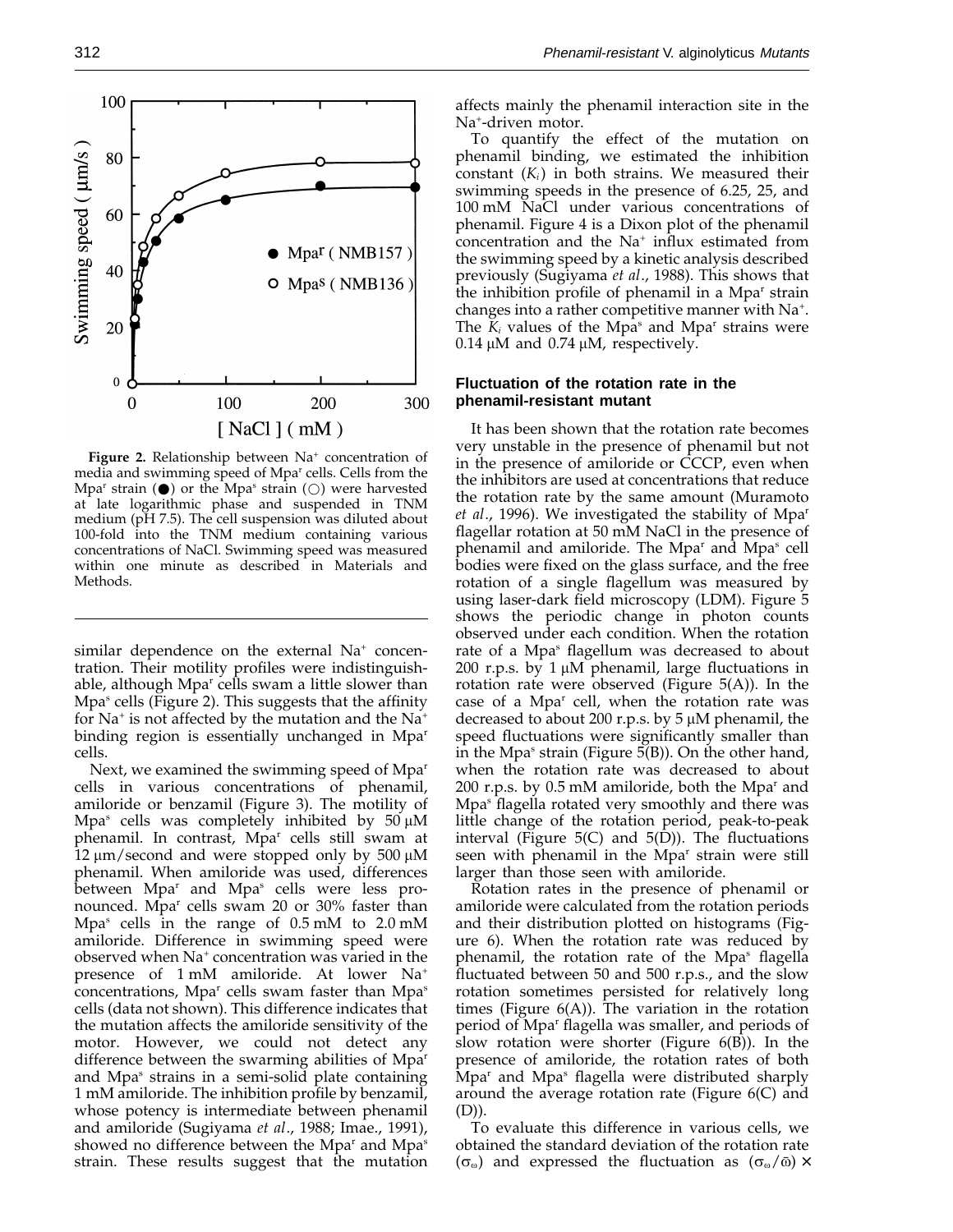

**Figure 3.** Motility inhibition of Mpa<sup>r</sup> cells by specific inhibitors. Cells of the Mpa<sup>r</sup> strain  $(\bullet)$  or the Mpa<sup>s</sup> strain  $(O)$  were suspended in TNM medium containing various concentrations of inhibitors, and the swimming speed was measured as described in Materials and Methods.

100 (%). The data obtained from four cells are summarized in Table 1. In the presence of phenamil, the speed fluctuations of Mpa<sup>s</sup> cells increased to 40%, and in Mpar cells 24%. When we used 0.5 mM amiloride as a control, both Mpa<sup>s</sup> and Mpar strains showed the same fluctuation, about 16%. In the absence of phenamil or amiloride, the motors of Mpa<sup>s</sup> and Mpa<sup>r</sup> strains rotated at 640 and 550 r.p.s., respectively, with fluctuations of 15% (data not shown). These results indicate that the fluctuations are significantly reduced in the Mpa<sup>r</sup> strain, relative to the wild-type.

#### **Discussion**

To study the Na+ -driven motor, we isolated motility mutants resistant to phenamil (Mpa<sup>r</sup>). Phenamil is the most potent specific inhibitor of a Na+ -driven motor and does not severely affect cell growth or physiology. The growth and Na+ -dependent motility of the Mpa<sup>r</sup> mutant were the same as those of the parent Mpa<sup>s</sup> strain, which is wild-type as far as the polar flagellum is concerned. The mutant was significantly more resistant to phenamil, exhibiting an inhibition constant about five times larger than that of the Mpa<sup>s</sup> strain. This suggests that the Mpar mutation affects the interaction between phenamil and the motor.

The sensitivity to benzamil was not changed in the mutant and the sensitivity to amiloride was only slightly reduced. These results suggest that the mutation affects mainly the phenamil interaction site in the flagellar motor, and to a lesser extent the amiloride interaction site. In previous work, motility mutants resistant to phenamil were isolated from an alkalophilic *Bacillus*. These mutants suggested that amiloride and phenamil have different interaction sites in the motor (Atsumi *et al*., 1990), because the sensitivity to amiloride was not affected. This difference between the two species might reflect differences in the mutations or in the Na+ binding regions.

It has been observed that the motor rotation rate fluctuates in the presence of phenamil but not amiloride or CCCP (Muramoto *et al*., 1996) and it was suggested that this phenomenon is due to the longer duration of phenamil binding to the motor. If there are several force-generating units in one motor and each unit functions independently, then the number of functional units is proportional to the rotation rate and changes in this number cause the fluctuations of rotation rate. In the case of phenamil, since the dissociation rate constant should be small, phenamil binds stably to the motor. So unstable rotation at subnormal speed is detected by LDM. On the other hand, the interaction of amiloride with the force-generating units should be more rapid, and an average speed corresponding to the average number of active force-generating units is detected. The fluctuations of rotation rate, given by the tethering technique, in the H+ -motor of *E. coli* were explained by a model incorporating dissociation and association of the force-generating units (Kara-Ivanov *et al*., 1995).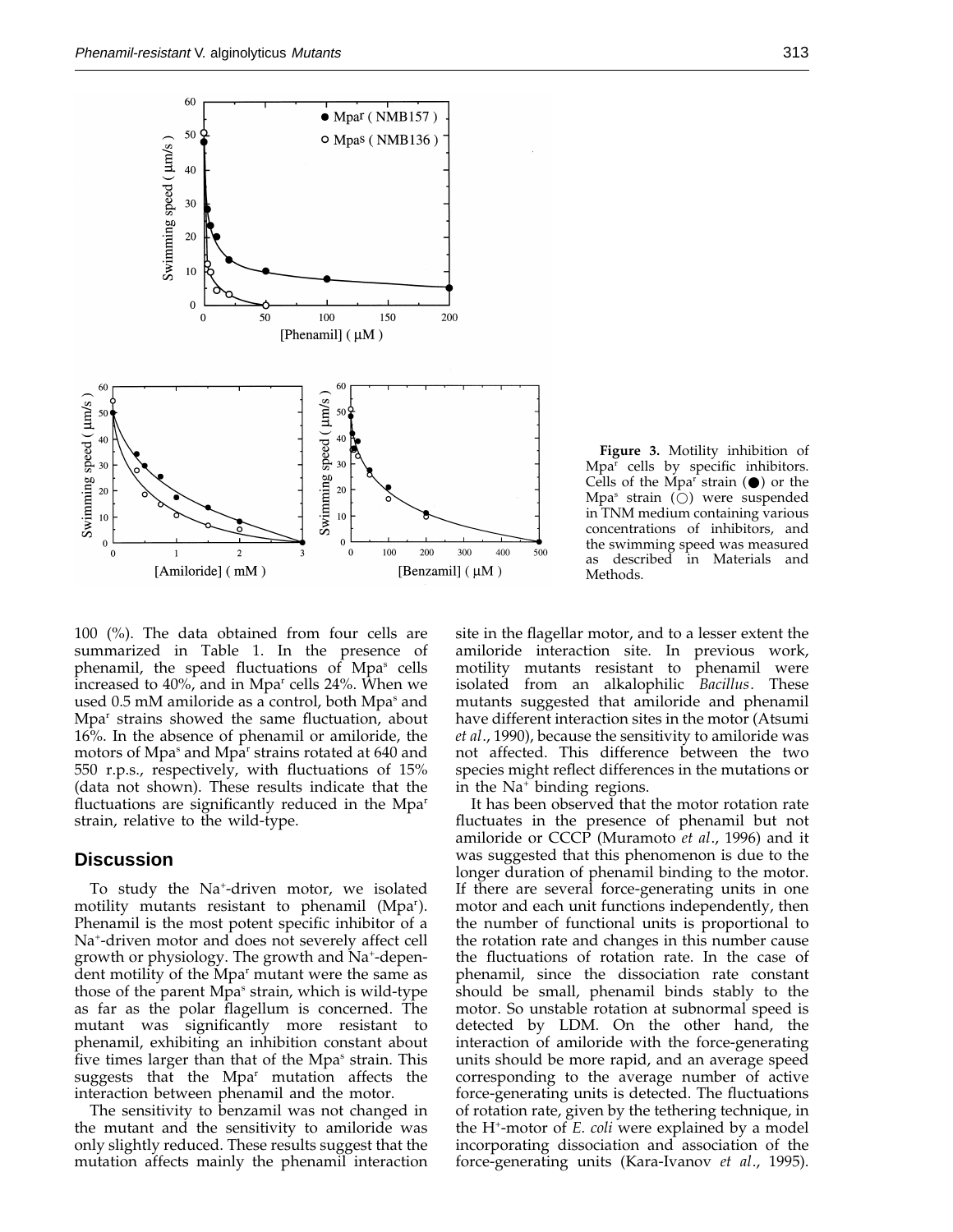

**Figure 4.** Effect of various concentrations of phenamil on the estimated Na<sup>+</sup> influx through the motors of Mpa<sup>s</sup> (upper) and Mpar (lower). Cells were suspended in TNM medium containing 6.25 mM  $(\bigcirc)$ , 25 mM  $(\bigcirc)$ , or 100 mM (Q) NaCl and various concentrations of phenamil were added. The swimming speed was measured as described in Materials and Methods and the Na<sup>+</sup> influx was estimated as described previously (Sugiyama *et al*., 1988). The sodium motive force was calculated by using the membrane potential of −110 mV and the intracellar Na<sup>+</sup> of 50 mM (Tokuda *et al*., 1988). A reciprocal plot (Dixon plot) of those data was performed. The units in the ordinate are given as mV  $s^2 \mu m^{-2}$ .

The model is essentially the same as our model though the time resolution is extremely different.

The phenamil resistance of the mutant isolated in this work can be explained by an increase in the dissociation rate of phenamil, a decrease in the association rate, or both. If the dissociation rate increases, the binding time of phenamil will be shorter, reducing the amplitude of the speed fluctuations. If the association rate decreases, then the binding time should not change, and fluctuation would not be affected. The LDM analysis indicates



Figure 5. Mpa<sup>s</sup> and Mpa<sup>r</sup> flagellar rotation detected by LDM. Peak intervals of the intensity changes of the scattered light from the rotating flagella correspond to the rotation period. Cells harvested at late logarithmic phase were stuck on the cover glass and the rotation of single flagella were measured by LDM for about six seconds in the presence of phenamil or amiloride which decrease the rotation rate to about 200 r.p.s. (A) The Mpas flagella with 1  $\mu$ M phenamil; (B) the Mpa<sup>r</sup> flagella with  $5 \mu M$  phenamil; (C) the Mpa<sup>s</sup> flagella with  $0.5 \text{ mM}$ amiloride; (D) the Mpa<sup>r</sup> flagella with 0.5 mM amiloride.

that the Mpa<sup>r</sup> strain shows significantly smaller fluctuations than the Mpa<sup>s</sup> strain. Accordingly, we suggest that phenamil may dissociate from the motor faster in the mutant and this causes the resistance to phenamil.

The interaction of phenamil and amiloride with the motor is speculated as follows. Amiloride is suggested to associate with the same site in the motor as do sodium ions, and quickly associate and dissociate with the motor, causing the competitive inhibition with  $Na<sup>+</sup>$ . On the other hand, phenamil is assumed to interact at another high affinity site and can bind more stably to the motor than amiloride, causing the non-competitive inhibition with Na<sup>+</sup>. Moreover, phenamil can also associate with the amiloride binding site because of structural similarity. In the Mpa<sup>r</sup> motor, we think that the high affinity site for phenamil is mutated,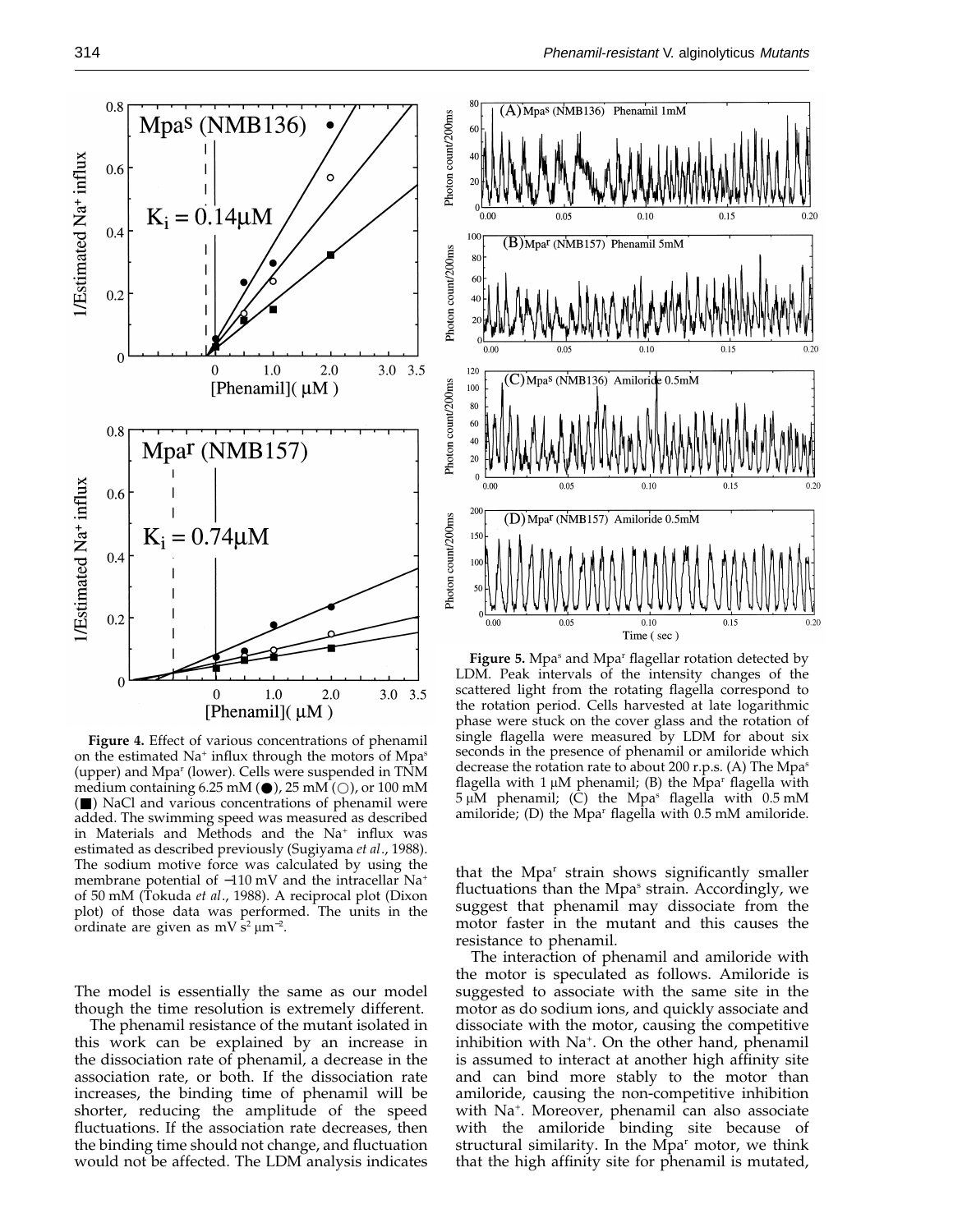



**Figure 6.** The rotation rate and its distribution of the Mpa<sup>s</sup> and Mpa<sup>r</sup> flagella in the presence of phenamil and amiloride. The rotation rate calculated from the data of Figure 5 for one second as described in Materials and Methods was shown in the left graphs. Histogram of rotation rate for one second was shown in the right graphs. (A) The Mpa<sup>s</sup> flagella with 1  $\mu$ M phenamil; (B) the Mpa<sup>r</sup> flagella with 5  $\mu$ M phenamil; (C) the Mpa<sup>s</sup> flagella with  $0.5 \text{ mM}$  amiloride; (D) the Mpa<sup>r</sup> flagella with  $0.5$  mM amiloride. Average rotation rate ( $\omega$ ) was 182 r.p.s. (A), 194 r.p.s. (B), 198 r.p.s. (C),188 r.p.s. (D). The values of the fluctuation were  $42\%$  (A),  $29\%$  (B),  $15\%$  (C), 17% (D).

so phenamil additionally interacts with the amiloride binding site, causing phenamil to dissociate more rapidly than in the Mpa<sup>s</sup> motor and the intermediate inhibition profile between amiloride and phenamil. The mutation might also cause subtle structural changes around the common interaction site, because inhibition by amiloride was also slightly affected by the mutation. Benzamil, which is larger than phenamil, can slightly interact with the high affinity site for phenamil and the mutation may not greatly affect their inhibition profile.

The interaction between amiloride analogs and their targets has been studied in various Na<sup>+</sup>-transporters and with anti-amiloride antibodies (Cragoe *et al*., 1992; Lin *et al*., 1994). In the fibroblast Na+ /H+ exchanger (NHE1), which has ten transmembrane segments, a mutant resistant to amiloride was point mutations that convert Phe165 and Phe168 into Tyr. These residues are located in the middle of the fourth putative transmembrane segment. However, in the case of the epithelial  $Na<sup>+</sup>$  channel (ENAC), which is supposed to have six transmembrane segments, a recent report suggested that the amiloride-binding site resides on an extracellular loop of the  $\alpha$  subunit and not the putative second transmembrane domain which forms a channel pore (Li *et al*., 1995). The amiloride-binding site may therefore be in very different locations in different proteins, although an additional possibility that the mutations in  $Na^+/H^+$  exchanger mapped in membrane segments might cause a change in conformation that affects an extracellular binding site for amiloride cannot be eliminated. It is also known that phenamil is a more potent inhibitor of the  $Na^+$  channel than the  $Na^+/H^+$ exchanger (Cragoe et al., 1992). Since the Na<sup>+</sup>driven motor is also inhibited potently by phenamil, it might have more features in common with the Na<sup>+</sup> channel. However, the additional high affinity binding site of phenamil in the scheme described above has not yet been identified in the

Na<sup>+</sup> channel. Recently, the *motX* and *motY* genes, which seem to encode components of the force-generating units, were isolated from *Vibrio parahaemolyticus* (McCarter, 1994a,b). MotX is inferred to be a component of the Na<sup>+</sup> channel of the motor because overproduction of MotX was lethal in *E. coli* in proportion to the external  $Na<sup>+</sup>$  concentration, but this effect was suppressed by the addition of amiloride. The C-terminal domain of MotY is homologous to many peptidoglycan-interacting proteins. So, MotX and MotY, each of which has a putative single transmembrane region, form a channel component and a stator component, respectively, as the H<sup>+</sup> motor components of MotA and MotB (Blair, 1995). The *pom* (polar flagella motility) genes, whose mutants have paralysed polar flagella, identical to *motX* and *motY*, were detected in *V. alginolyticus* (Okunishi *et al*., 1996) and novel *pom* genes have been isolated (Asai, Y., Okunishi, I., Kojima, S., Kawagishi, I. & Homma, M., unpublished). We expected that the Mpa<sup>r</sup> mutation would map to one of the genes coding for the motor proteins, or to other components of the force-generating units. Actually, the Mpa<sup>r</sup> mutation was mapped in a *pom* gene other than *motX* and *motY* genes (Kojima, S., Asai, Y., Kawagishi, I. & Homma, M., unpublished). We hope to determine the target of phenamil and thereby obtain information about the mechanism by which  $Na<sup>+</sup>$  is used to drive the motor.

#### **Materials and Methods**

#### **Bacterial strains, growth conditions and media**

*V. alginolyticus* VIO5 (Okunishi *et al*., 1996) was used as the parent strain to isolate mutants. It is a Pof+ Laf<sup>−</sup> Rifr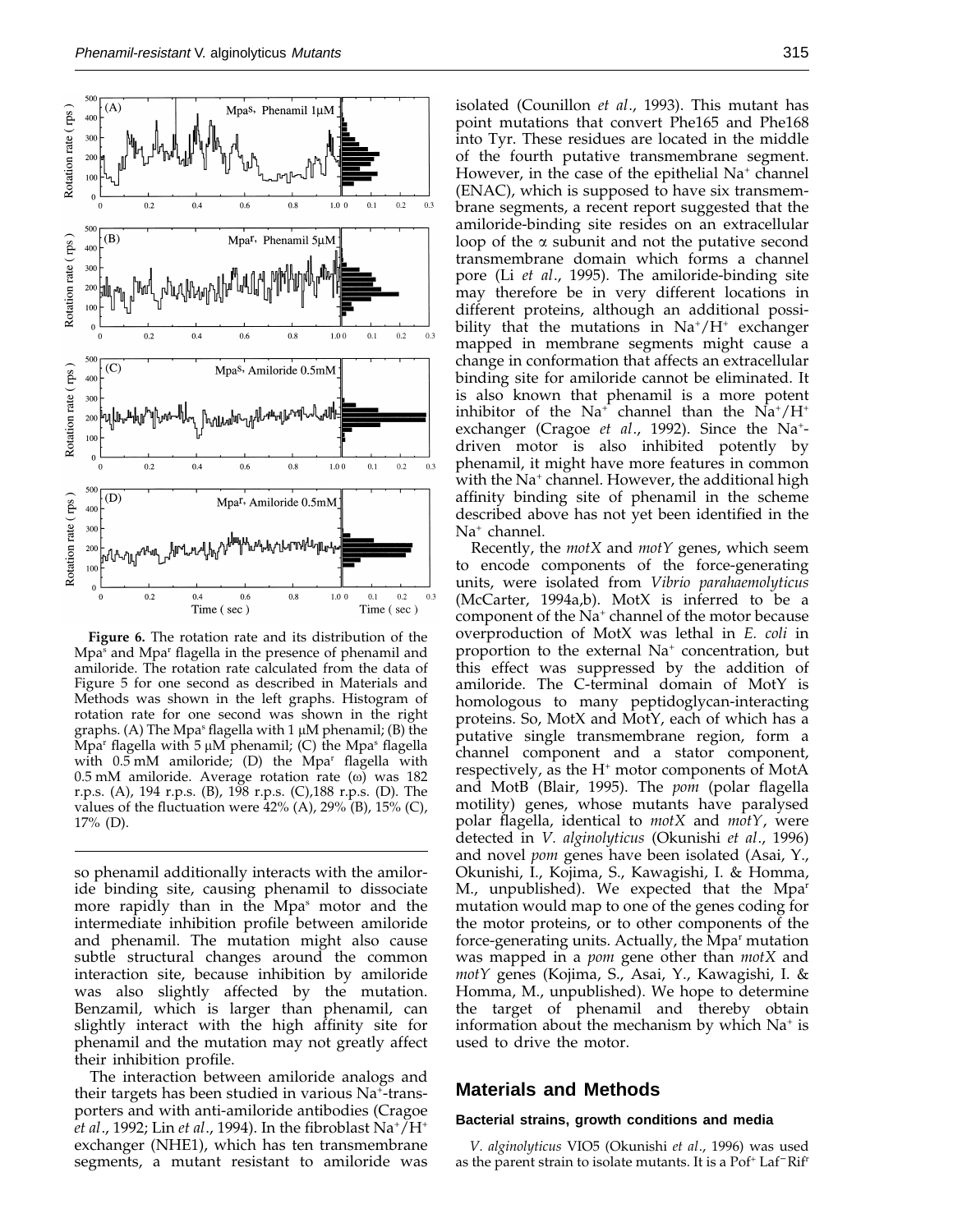|                                            |                                                                                              |                 | $\mathcal{P}$   | 3               | 4               | Average         |
|--------------------------------------------|----------------------------------------------------------------------------------------------|-----------------|-----------------|-----------------|-----------------|-----------------|
| Mpa <sup>s</sup> (NMB136)<br>1 μM Phenamil | Rotation rate (r.p.s.)<br>Standard deviation (r.p.s.)<br>Fluctuation $(\%)$                  | 197<br>79<br>40 | 207<br>79<br>38 | 131<br>51<br>39 | 182<br>77<br>42 | 179<br>72<br>40 |
| Mpa <sup>r</sup> (NMB157)<br>5 μM Phenamil | Rotation rate (r.p.s.)<br>Standard deviation (r.p.s.)<br>Fluctuation $(\%)$                  | 170<br>47<br>28 | 221<br>42<br>19 | 160<br>34<br>21 | 194<br>57<br>29 | 186<br>45<br>24 |
| $Mpas$ (NMB136)<br>0.5 mM Amiloride        | Rotation rate (r.p.s.)<br>Standard deviation (r.p.s.)<br>Fluctuation $(\%)$                  | 198<br>30<br>15 | 138<br>23<br>17 | 162<br>20<br>12 | 158<br>19<br>12 | 164<br>23<br>14 |
| $Mpar$ (NMB157)                            | Rotation rate (r.p.s.)<br>0.5 mM Amiloride Standard deviation (r.p.s.)<br>Fluctuation $(\%)$ | 188<br>32<br>17 | 270<br>30<br>11 | 258<br>29<br>11 | 258<br>33<br>13 | 243<br>31<br>13 |

**Table 1.** Summary of the results of effect of phenamil and amiloride on the stability of rotation rate of Mpa<sup>r</sup> and Mpa<sup>s</sup> strains obtained from four independent cells

strain derived from strain VIK4 (Okunishi *et al*., 1996), which is a rifampicin-resistant derivative of the wild-type strain 138-2 (Tokuda *et al*., 1988).

Cells were grown at 30°C with shaking in VG medium containing  $1\%$  (w/v) polypeptone,  $0.5\%$  (w/v) glycerol,  $0.4\%$  (w/v) K<sub>2</sub>HPO<sub>4</sub>, and 0.5 M NaCl. To select motility mutants, 0.25% (w/v) agar VD plates (0.25% agar in VD medium containing 0.5% polypeptone, 0.2% glucose, 0.5% yeast extract, 0.4%  $\overline{K}_2$ HPO<sub>4</sub>, 50 mM NaCl, and 250 mM KCl) were used.

*Vibrio* buffer containing 10 mM Tris-HCl (pH 7.0), 10 mM MgCl2, 350 mM NaCl was used to wash the cells and TNM medium containing 50 mM Tris-HCl (pH  $7.5$ ),  $5 \text{ mM } MgCl<sub>2</sub>$ ,  $5 \text{ mM } glucose$ ,  $50 \text{ mM } NaCl$ , 250 mM KCl was used to measure the swimming speed. When the concentration of  $Na<sup>+</sup>$  in the motility medium was varied, KCl was added to keep the salt concentration constant.

#### **Chemicals and anti-flagellar antibody**

Amiloride and benzamil was purchased from Sigma Chemical Co. and Research Biochemical Incorporated, respectively. Phenamil, which was not commercially available, was synthesized by the method of Cragoe *et al*. (1967).

Anti-polar flagellar antibody was prepared by injecting a rabbit with purified polar flagella of *V. alginolyticus* strain YM4 (Pot<sup>+</sup> Laf<sup>-</sup>) whose parent is the same as VIO5 (Kawagishi *et al*., 1995).

#### **Isolation of motility mutants**

Mutagenesis was carried out by using ethyl methanesulfonate (EMS). Cells of VIO5 were harvested by centrifugation from 1.0 ml culture at late logarithmic phase, washed once with *Vibrio* buffer, and resuspended in 0.5 ml of *Vibrio* buffer. Then, 15 µl of EMS was added to the suspension and incubated with mild shaking for one hour at 30°C. After washing the cells once with *Vibrio* buffer, they were resuspended in 0.5 ml of *Vibrio* buffer. EMS-treated cells were streaked onto the surface of a 0.25% agar VD plate supplemented with  $500 \mu M$ phenamil, and the plate was incubated at 30°C for 12 hours. Mutants that spread out from the point of inoculation were isolated. Phenamil-resistant candidates were tested for rifampicin resistance and also for reactivity to the anti-polar flagellar antibody.

Smooth swimming mutants were isolated from the phenamil-resistant mutants to easily measure their swimming speeds. The *che* mutants were selected as described previously (Homma *et al*., 1996).

#### **Measurement of swimming speed**

Cells were harvested at late logarithmic phase and resuspended in TNM medium at half the original culture volume. Then a small amount of the cell suspension was diluted about 100-fold into TNM medium, and motility of the cells was observed under a dark-field microscope and recorded on video tape. Swimming speed was determined as described previously (Atsumi *et al*., 1996). The average swimming speed was obtained by measuring more than 20 swimming tracks.

#### **Measurement and analysis of single flagellar rotation**

High speed flagellar rotation was measured by laser-dark field microscopy (LDM) as described previously (Kudo *et al*., 1990; Muramoto *et al*., 1995). Cells were harvested at late logarithmic phase, washed once with TNM medium, and resuspended in the same medium. The cell suspension was poured into the space between slide and cover glass on which thin spacers were placed. After ten minutes, cells not stuck to the slide were washed by the flow of TNM medium. Rotation of the polar flagellum of a stuck cell was measured by using LDM for about six seconds. When the effect of inhibitor was measured, the stuck cells were washed with the flow of TNM medium supplemented with a suitable amount of inhibitor.

The photon counting gate time was set at  $200 \,\mu s$ . The rotation rate was calculated as a reciprocal of the period of peak intervals, and average rotation rate  $(\bar{\omega})$  and its standard deviation ( $\sigma_{\omega}$ ) for one second were calculated by the following equations (Muramoto *et al*., 1996).

$$
\bar{\omega} = \frac{\sum_{k=1}^{N} \omega(k)\tau(k)}{\sum_{k=1}^{N} \tau(k)} = \frac{N}{t_0}
$$
 (1)

$$
\sigma_{\omega} = \sqrt{\frac{\sum_{k=1}^{N} (\omega(k) - \bar{\omega})^2 \tau(k)}{\sum_{k=1}^{N} \tau(k)}}.
$$
 (2)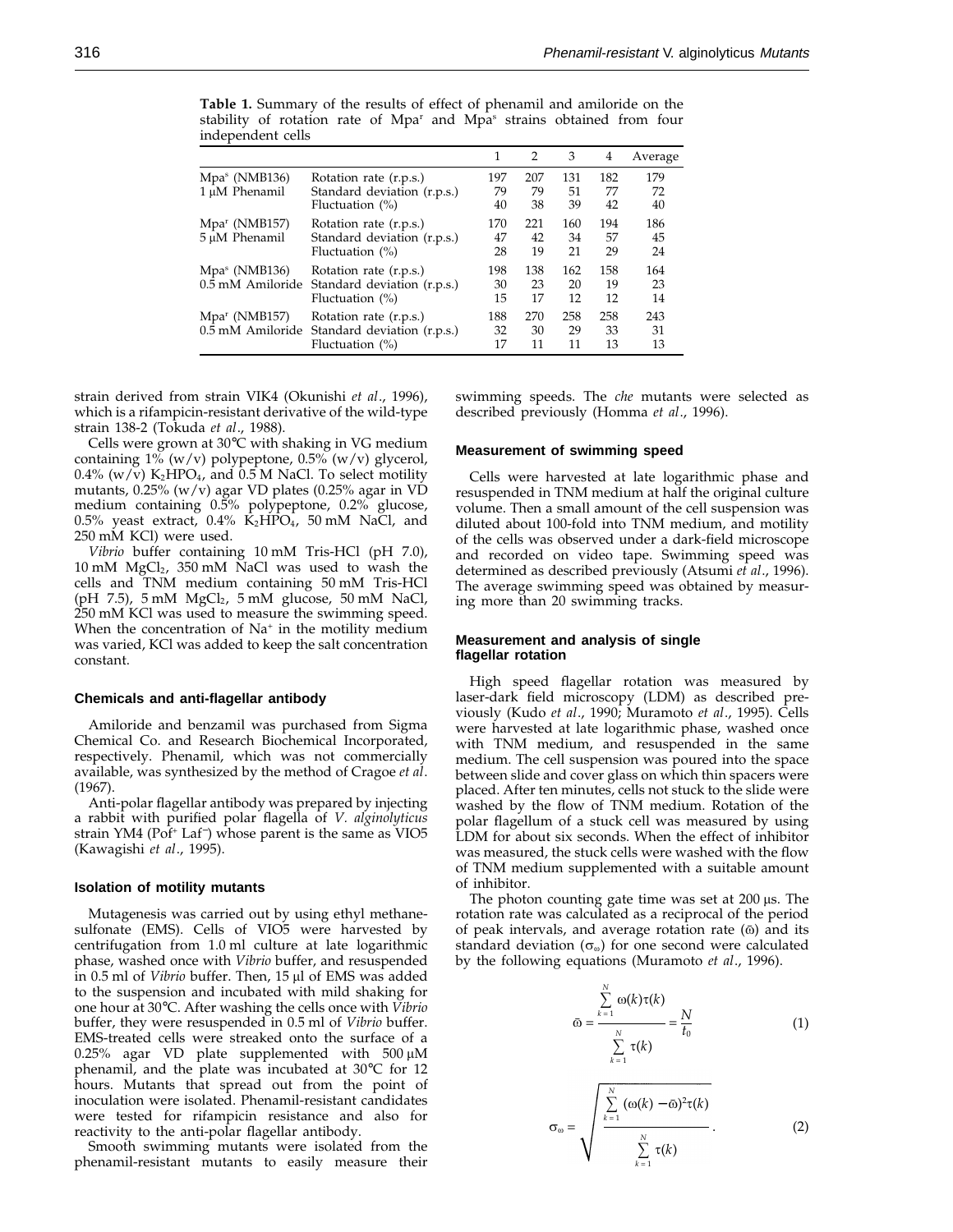Here,  $\omega(k)$  and  $\tau(k)$  are the rotation rate and period for *k*th revolution,  $t_0$  is the duration of measurement,  $N$  is the total number of revolutions.

#### **Acknowledgements**

We thank Dr Robert M. Macnab for invaluable discussions and Dr Kohtaro Tomizawa for assistance with the phenamil synthesis. We especially thank Dr David F. Blair for critical reading of the manuscript. This work was supported in part by grants-in-aid for scientific researches (to T.A., I.K. and M.H.) from the Ministry of Education, Science and Culture of Japan and by R & D program from NEDO of Japan (to I.K. and M.H.).

#### **References**

- Allen, R. D. & Baumann, P. (1971). Structure and arrangement of flagella in species of the genus *Beneckea* and *Photobacterium fischeri*. *J. Bacteriol.* **107**, 295–302.
- Atsumi, T., Sugiyama, S., Cragoe, E. J., Jr & Imae, Y. (1990). Specific inhibition of the Na+-driven flagellar motors of alkalophilic *Bacillus* strains by the amiloride analog phenamil. *J. Bacteriol.* **172**, 1634– 1639.
- Atsumi, T., McCarter, L. & Imae, Y. (1992a). Polar and lateral flagellar motors of marine *Vibrio* are driven by different ion-motive forces. *Nature,* **355**, 182–184.
- Atsumi, T., Maekawa, Y., Tokuda, H. & Imae, Y. (1992b). Amiloride at pH 7.0 inhibits the Na+-driven flagellar motors of *Vibrio alginolyticus* but allows the cell growth. *FEBS Letters,* **314**, 114–116.
- Atsumi, T., Maekawa, Y., Yamada, T., Kawagishi, I., Imae, Y. & Homma, M. (1996). Effect of viscosity on swimming by the lateral and polar flagella of *Vibrio alginolyticus*. *J. Bacteriol.* **178**, 5024–5026.
- Blair, D. F. (1995). How bacteria sense and swim. *Annu. Rev. Microbiol.* **49**, 489–522.
- Blair, D. F. & Berg, H. C. (1988). Restoration of torque in defective flagellar motors. *Science,* **242**, 1678– 1681.
- Block, S. M. & Berg, H. C. (1984). Successive incorporation of force-generating units in the bacterial rotary motor. *Nature,* **309**, 470–472.
- Counillon, L., Franchi, A. & Pouyssegur, J. (1993). A point mutation of the Na+/H+ exchanger gene (*NHE1*) and amplification of the mutated allele confer amiloride resistance upon chronic acidosis. *Proc. Natl Acad. Sci. USA,* **90**, 4508–4512.
- Cragoe, E. J., Jr, Woltersdorf, O. W., Jr., Bicking, J. B., Kwong, S. F. & Jones, J. H. (1967). Pyrazine diuretics. II. N-amidino-3-amino-5-substituted 6-halopyrazinecarboxamides. *J. Med. Chem.* **10**, 66–75.
- Cragoe, E. J., Jr, Kleyman, T. R. & Simchowitz, L. (1992). *Amiloride and its Analogs: Unique Cation Transport Inhibitors*. VCH Publishers, Inc., New York.
- Follett, E. A. C. & Gordon, J. (1963). An electron microscope study of *Vibrio* flagella. *J. Gen. Microbiol.* **32**, 235–239.
- Homma, M., Oota, H., Kojima, S., Kawagishi, I. & Imae, Y. (1996). Chemotactic responses to an attractant and a repellent in the flagellar systems of *Vibrio alginolyticus*. *Microbiology,* **146**, 2777–2783.

Imae, Y. (1991). Use of  $Na<sup>+</sup>$  as an alternative to H<sup>+</sup> in

energy transduction. In *New Era of Bioenergetics* (Mukohata, Y., ed.), pp. 197–221. Academic Press, Inc., Tokyo.

- Imae, Y. & Atsumi, T. (1989). Na<sup>+</sup>-driven bacterial flagellar motors. *J. Bioenerg. Biomemb.* **21**, 705–716.
- Kami-ike, N., Kudo, S., & Hotani, H. (1991). Rapid changes in flagellar rotation induced by external electric pulses. *Biophys. J.* **60**, 1350–1355.
- Kara-Ivanov, M., Eisenbach, M. & Caplan, S. R. (1995). Fluctuations in rotation rate of the flagellar motor of *Escherichia coli*. *Biophys. J.* **69**, 250–263.
- Kawagishi, I., Maekawa, Y., Atsumi, T., Homma, M. & Imae, Y. (1995). Isolation of the polar and lateral flagellum-defective mutants in *Vibrio alginolyticus* and identification of their flagellar driving energy sources. *J. Bacteriol.* **177**, 5158–5160.
- Kawagishi, I., Imagawa, M., Imae, Y., McCarter, L. & Homma, M. (1996). The sodium-driven polar flagellar motor of marine *Vibrio* as the mechanosensor that regulates lateral flagellar expression. *Mol. Microbiol.* **20**, 693–699.
- Kudo, S., Magariyama, Y. & Aizawa, S.-I. (1990). Abrupt changes in flagellar rotation observed by laser dark-field microscopy. *Nature,* **346**, 677–680.
- Li, X. J., Xu, R. H., Guggino, W. B. & Snyder, S. H. (1995). Alternatively spliced forms of the  $\alpha$  subunit of the epithelial sodium channel: distinct sites for amiloride binding and channel pore. *Mol. Pharmacol.* **47**, 1133–1140
- Lin, C., Kieber-Emmons, T., Villalobos, A. P., Foster, M. H., Wahlgren, C. & Kleyman, T. R. (1994). Topology of an amiloride-binding protein. *J. Biol. Chem.* **269**, 2805–2813.
- Magariyama, Y., Sugiyama, S., Muramoto, K., Maekawa, Y., Kawagishi, I., Imae, Y. & Kudo, S. (1994). Very fast flagellar rotation. *Nature,* **371**, 752.
- Magariyama, Y., Sugiyama, S., Muramoto, K., Kawagishi, I., Imae, Y. & Kudo, S. (1995). Simultaneous measurement of bacterial flagellar rotation rate and swimming speed. *Biophys. J.* **69**, 2154–2162.
- McCarter, L. L. (1994a). MotY, a component of the sodium-type flagellar motor. *J. Bacteriol.* **176**, 4219–4225.
- McCarter, L. L. (1994b). MotX, the channel component of the sodium-type flagellar motor. *J. Bacteriol.* **176**, 5988–5998.
- McCarter, L., Hilmen, M. & Silverman, M. (1988). Flagellar dynamometer controls swarmer cell differentiation of V. parahaemolyticus. *Cell*, **54**, 343–351.
- Muramoto, K., Sugiyama, S., Cragoe, E. J., Jr & Imae, Y. (1994). Successive inactivation of the force-generating units of sodium-driven bacterial flagellar motors by a photoreactive amiloride analog. *J. Biol. Chem.* **269**, 3374–3380.
- Muramoto, K., Kawagishi, I., Kudo, S., Magariyama, Y., Imae, Y. & Homma, M. (1995). High speed rotation and speed stability of the sodium-driven flagellar motor in *Vibrio alginolyticus*. *J. Mol. Biol.* **251**, 50–58.
- Muramoto, K., Magariyama, Y., Homma, M., Kawagishi, I., Sugiyama, S., Imae, Y. & Kudo, S. (1996). Rotational fluctuation of the sodium-driven flagellar motor of *Vibrio alginolyticus* induced by binding of inhibitors. *J. Mol. Biol.* **259**, 687–695.
- Okunishi, I., Kawagishi, I. & Homma, M. (1996). Cloning and characterization of *motY*, a gene coding for a component of the sodium-driven flagellar motor in *Vibrio alginolyticus*. *J. Bacteriol.* **178**, 2409–2415.